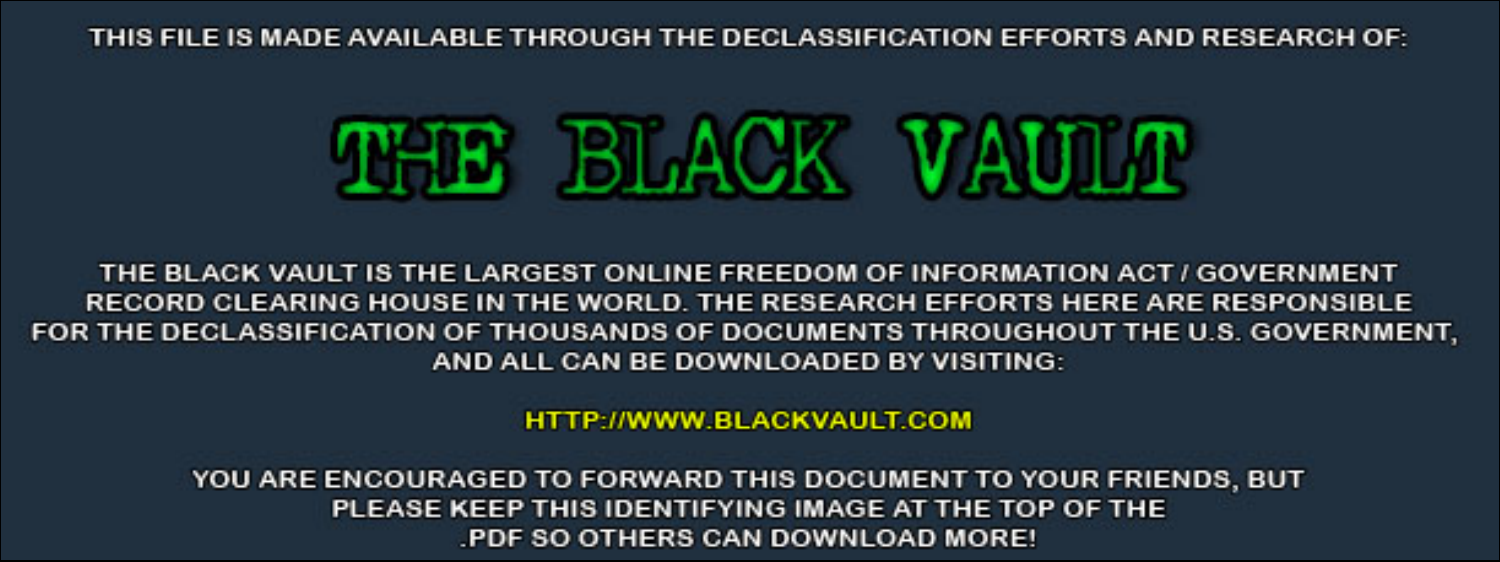<span id="page-1-0"></span>

| C03034851 |  |
|-----------|--|
|           |  |



ER 2-55503 ミミニュラ

### **CENTRAL INTELLIGENCE AGENCY**

WASHINGTON 25, D. C.

**APPROVED FOR RELEASEDATE:** 27-Aug-2008

*d* 

OSI SURVEY REPORT

1 February 1952

*Y* 

Heled by  $\overline{d}$ erga- $\alpha$   $\kappa$ 

Two major problems have been raised in connection with the  $031$ survey; namely-

- 1. The place of OS1 in the intelligence commnity. This problem **involves a** reconsideration of the mission and functions of OS1 **as** *set* forth in CIA Regulation 70; the mission **and** functions of the Scientific Intelligence Committee (SIC) as set forth in DCI **3/3;** and the relationship of **OS1** to the scientific intelligence efforts of other Intelligence Adxisory Committee (IAC) Agencies.
- 2. The **primaxy** deficiency of our scientific intelligence production which is basically a failure in the collection of significant raw intelligence.

Other problems were encountered in the surrey but, because of their relative unimportance, this report **will** discuss them separately after considering the two major problems.

**I.** 

#### **MAJOR** PROBLEB'S

# 1. The Place of OSI in the Over-All Intelligence Community

The production of scientific intelligence involves problems which are distinct from and in a sense more difficult than the problems involved in ther intelligence production; economic, for example. This is primarily because (aj there is a **dearth** of competent personnel available **for** scientific intelligence (there **is** no reservoir of men trained **in** both science and intelligence) and **(b)** our need for scientific intelligence goes **far** beyond our cayacity to obtain raw intelligence **sus**ceptible of accurate evaluation. This is a complaint which is common to the entire intelligence community but it **has** special significance in relation to Scientific. Intelligence for several reasons. First, the average collector does not have the howledge to recognize

CIA CLASSIFICATION

*<sup>I</sup>*-.

BY ' **Alf"IkhTPf;"bF**  Mr. Stuart Hedden, Inspector General, 21 Mar 52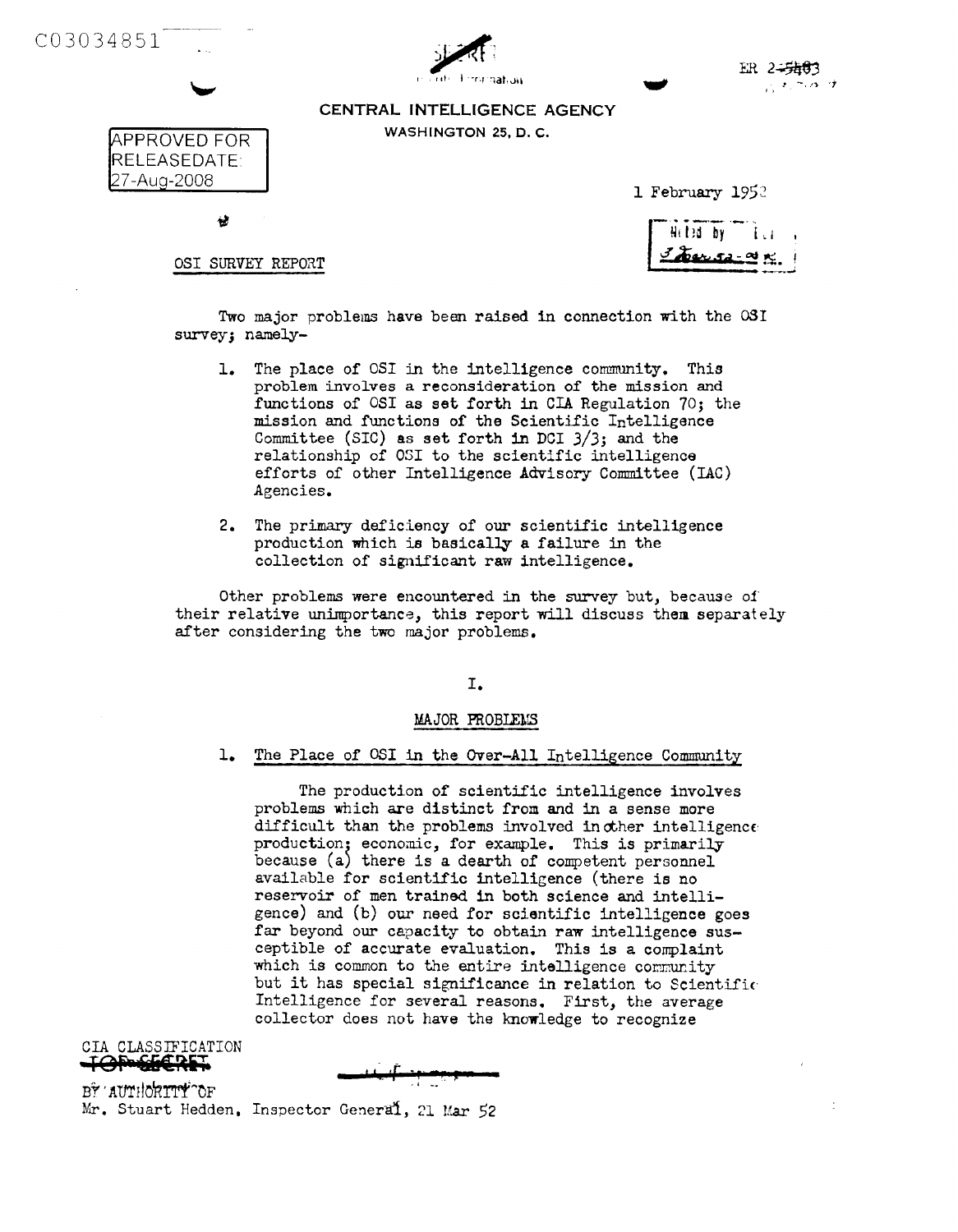**W** 



 $-2-$ 

scientific facts of significance to scientific intelligence when he seems them. Secondly, the very rapid development of science throughout the world in recent years has made possible scientific warfare of such immediate and large destructive capacity that **a prexnium**  is placed upon obtaining scientific intelligence. **(A**  passing thought to the possibilities of atomic warfare, bacteriological **warfare,** chemical warfare, guided missiles, and rockets is convhcing without proof on this point.) Thirdly, by virtue of the secrecy with which applied science is generally surrounded in industry, scientific information lends itself readily to concealment even in a democracy and can be held reasonably safe from penetration in a'police state,

It must also be recognized that scientific intelligence is **a** relatively new concept. There is attached, **marked** Tab **A,** a *sumrnaq* of background information on the development of scientific intelligence. In Tab **A,** reference **is** made to a series of surveys of the problem before OSI was established, all pointing up a peculiar need for a highly centralized scientific intelligence service. **Largely** because of the weight given to such independent recommendations for centralized scientific intelligence, OS1 declared for itself in **CIA** Regulation 70, Tab B attached, a statement of **mission and** functions which conflicts with DCI **3/3** (see below) **and** organized itself to perform such centralized functions as indicated by the attached organization chart, Tab C, Collection of scientific intelligence has been assigned by NSCID 10 to State **as** to basic Bciences **and** to the baed Services to meet requirements of the military establishment, but, **a8** shown below, present collection methods have to *some*  extent made this directive obsolete,

#### Conflict with Service Departments

The effort effectively to centralize scientific and technical intelligence has conflicted with what the Services, with considerable justification, believe to be their exclusive prerogatives in this field. **To** attain proper coordination, a Scientific Intelligence Committee (SIC), composed of representatives of the

 $\sim 10^{-10}$  km s  $\sim$ 

 $\mathbb{R}^2$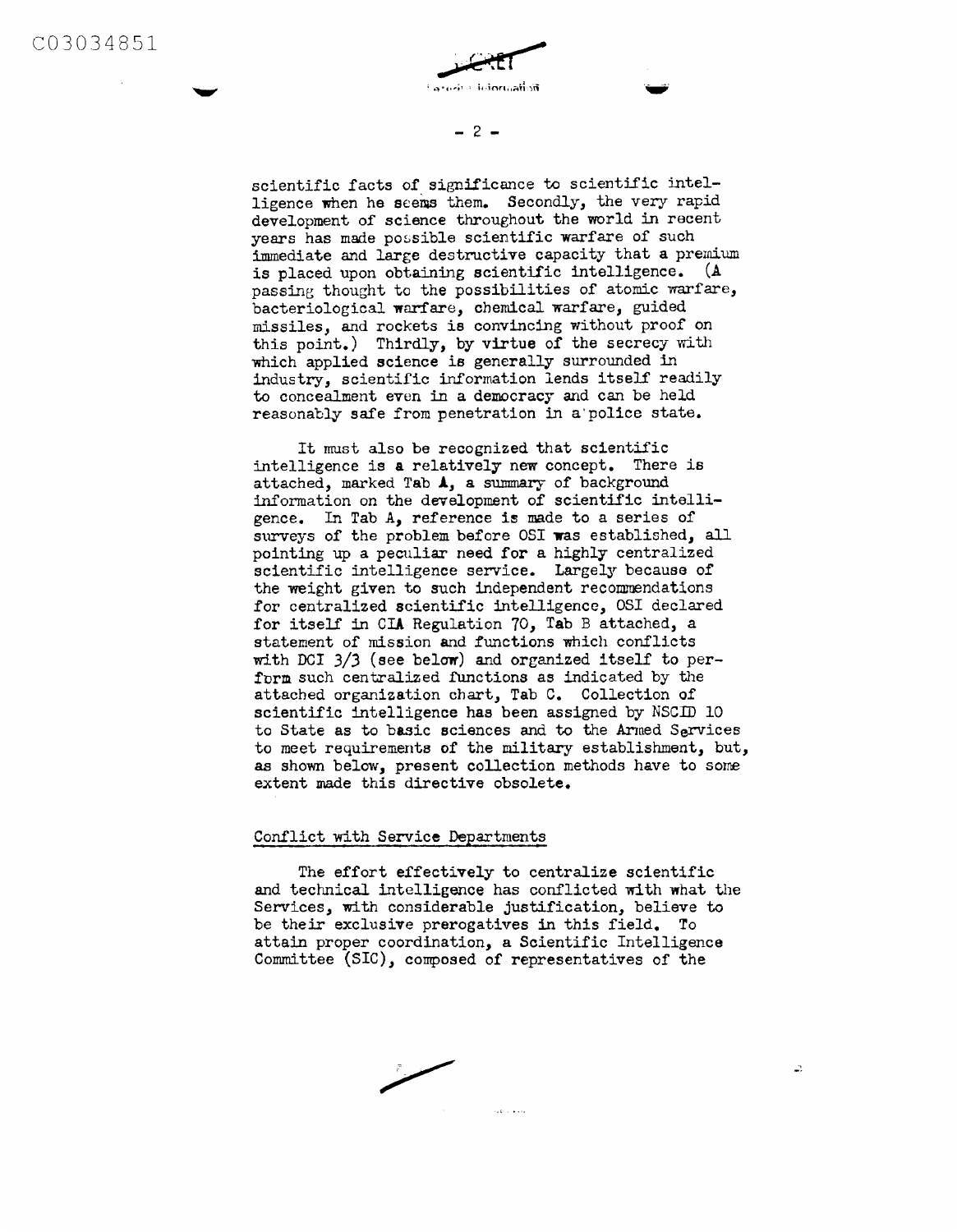**t** 

-3-

Service **arms,** State, the Atomic Energy Commission, and CIA was set up under **NGCID** 3, pursuant to which a directive, DCI **3/3,** provided **for** working committees in the several specific substantive fields of scientific intelligence. This program, which if it functioned as planned is perhaps the best coordinating vehicle that can be set up under the actual situation in the intelligence community, is now **breaking** dam. Although the **working**  committees are still functioning well in the field of atomic energy and reasonably well in the field of chemistry, they *are* not **functioning** at **all** in the **field**  of electronics **and,** at the *instance* of the military, the subcommittees of SIC on electronics, guided missiles and chemical warfare have been voted abolished, as Defense feels these fields the exclusive competence of Defense. Yet these fields are the very ones **which**  overlap strictly departmental interests. Further, the **Joint** Chiefs of Skdf **have** just recently established **a**  Joint Chiefs Technical Intelligence Subcommittee (JTIS) which adds another arm to the scientific intelligence *body* which without clarlfication can only result in further confusion. The directive of JTIS is in direct conflict with the SIC directive.

Two examples **from** recent experiences of **OS1** with Service branches indicate how seriously **our** capacities in scientific intelligence are affected by the conflict which has **arisen** with the Service branches. The **first**  relates to photographs which **A-2** took of what **are**  possibly guided rnissile launcliing *ramps* In Eastern **Asia.**  The Technical Capabilities Branch of **A-2** objected *to* 031 seeing the pictures; **yet mhat** may prove to **be** important intelligence **would** have been denied to the comruunity had *OS1* not seen these photographs. Eight weeks ago, OS1 **asked** for the negatives **so** that they could blow them **up**  and give better study to what they interpret to be the ramps. The negatives are still **in** the **Far** East **Command.** The second example relates to an idea advanced in the Joint Medical Intelligence Committee of SIC that by drawing a drop of blood from a POW with each immunizing

×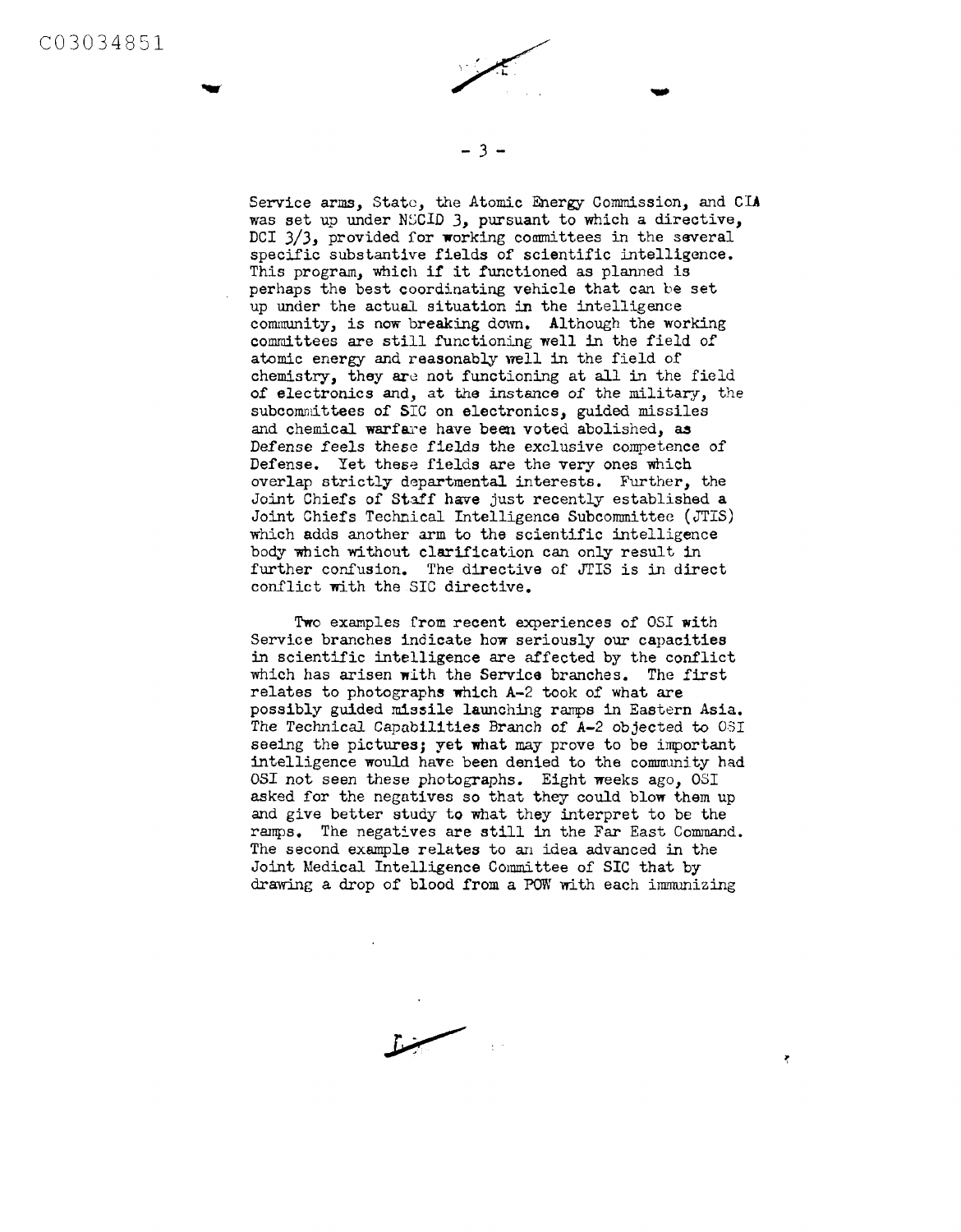

**Y** 

 $\frac{1}{4}$  -  $\frac{1}{4}$  -  $\frac{1}{4}$  -  $\frac{1}{4}$ 

injection, we are able to learn what disease the prisoner has been innoculated against or immunized against **by** exposure or inheritance **and** from this information to determine to what diseases such a prisoner **would** be prone. With enough of such samples obtained in Korea, for example, it **would** be possible to plot a **map** of China indicating what areas are immune to certain diseases and susceptible to others, which might be intelligence of great value for **bio**logical warfare. OS<sup>1</sup> was requested to carry such a program out. No **success** in initiating this program **has** been obtained, partly because of the communityls attitude with respect to separating intelligence and operations **into** pigeonholes isolated **from** each other.

**A** good case can be made that the ideal to meet the national requirements of scientific and technical intelligence muld be a **strong** centralized group under **single** direction, **as** recommended in the reports referred to in **Tab A.** This **is** not only because of the dearth of adequate competent personnel **and** the existence of needs beyond om capabilities referred to above, but **also** because of the risk of omission and oversight without centralization; the limitations imposed by departmentalization because of the exclusive interest *of* **the**  parent department in its *own* mission; the inseparability of scientific diaciplines and the overlapping of fields (electronics, for example, are vital to guided missiles, **radar,** communications, navigation, anti-subnarine and anti-aircraft weay,ons **and** certain fuses). Further, the most prolific source of information on Russian scientific development is the open literature which can best be exploited under a single authority.

Regardless of the ideal, it seems clear that the Services **will** not forego independent scientific **and**  technical intelligence production nor is it important to CIA that **American** collection **and** production be on an ideal. basis **so** long **as** the job is done to the utmost of the capabilities of the combined intelligence community. The problem cannot be solved within CIA **alone** and is considered **by the** undersigned important enough to justify a reopening of the question on NSC levels for a **new** deterinination of the respective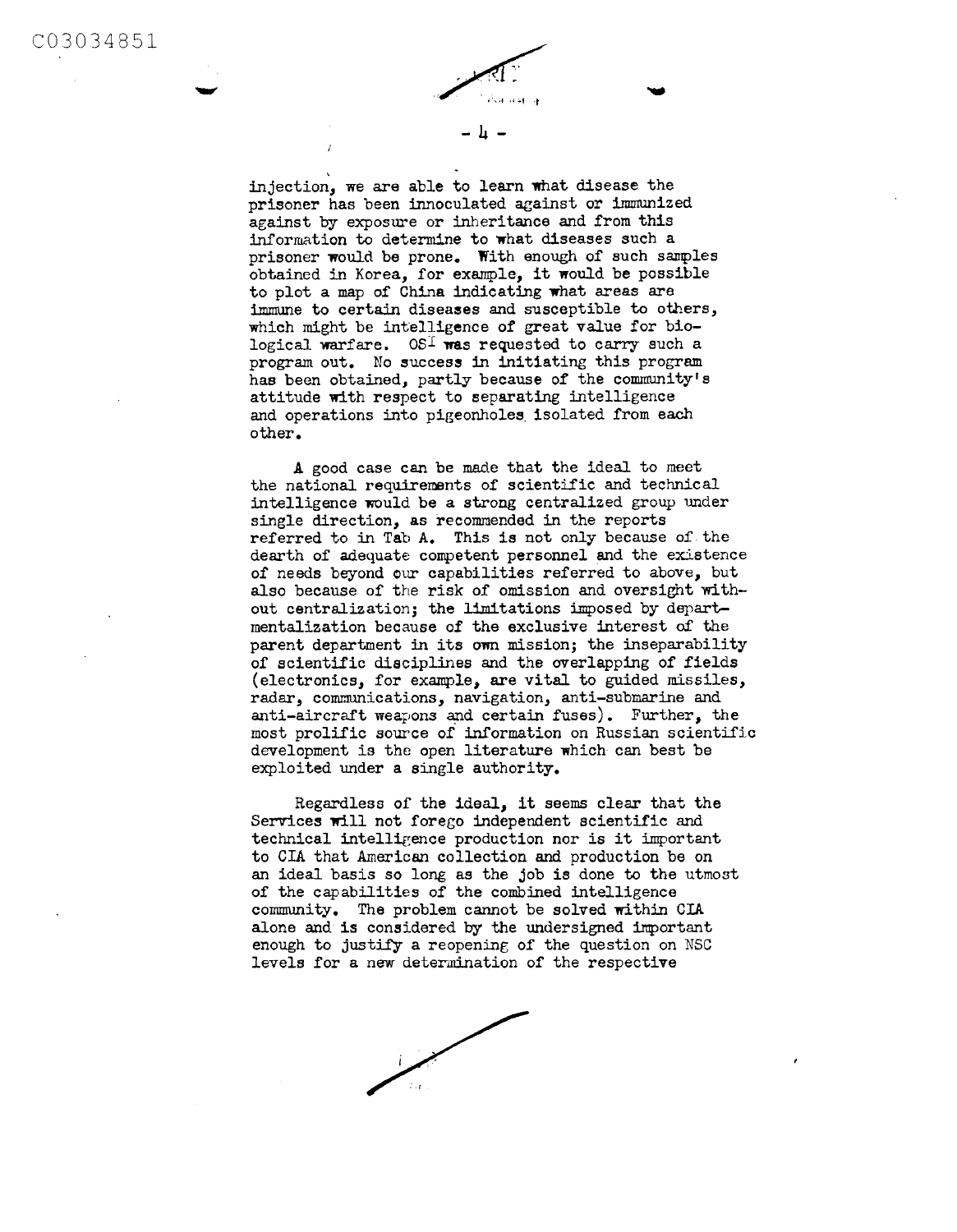**t** 



*-5-* 

responsibilities of the different agencies. Part of the difficulties encountered with G-2 clearly spring **from** its conviction that in **some** fields, particularly with relation to ground weapons, **CIA** is transgressing on territory of particular and exclusive interest to the Army. Difficulty with this position, from the surveyors' viewpoint, is the present restricted capacity of G-2 in the scientific field. The foroe under Dr. **Woodruff** has been reduced to **six** men and, sympathetic as we *may* **ke** with the fundamental **Arrqy**  position, we feel great hesitancy in recognizing **its**  validity where the competence **is** so restricted not by **reason** of the **lack** of quality of the individuals on bonrd but by **an** apparent **lack** of appreciation of the problem on policy making lwcls. Recommendations below are made subject to this caveat and are invalid **unless**  their accpetance involves a basic change of policy by the Service arm, and **an** open acceptance by them for the whole community of the recommended responsibilities.

#### Recommendations

It is recommended that CIA Regulation 70, relating to OSI, be amended to clarify the responsibilities of OS1 in accordance with Tab E; **and** that a new NSCID be suggested, in accordance with Tab D, assigning to the Service **arms** full responsibility for the production of technical intelligence; i.e., intelligence relating to weapons **and means of warfare** which have been reduced to known prototypes, leaving to CIA responsibility **(and**  power) in *the* technical intelligence fields only to the extent (a) that a **Service arm** shall request such **CIA**  interest in *any* specific instance **and** (b) that **one** or more of the **Services will** not accept complete responsibility with respect to new developments to which **CIA nay**  call attention. Exceptions (a) and (b) are essential in order that no gaps may be permitted in our over-all scientific order that ho gaps may be permitted in our over-end scientill<br>and technical intelligence coverage. The primary responsibility of CIA in the scientific intelligence field **would**  then be restricted to scientific intelligence; i. e. intelligence with respect to research and its implicatiom, and to developments in the pilot plant stage before they

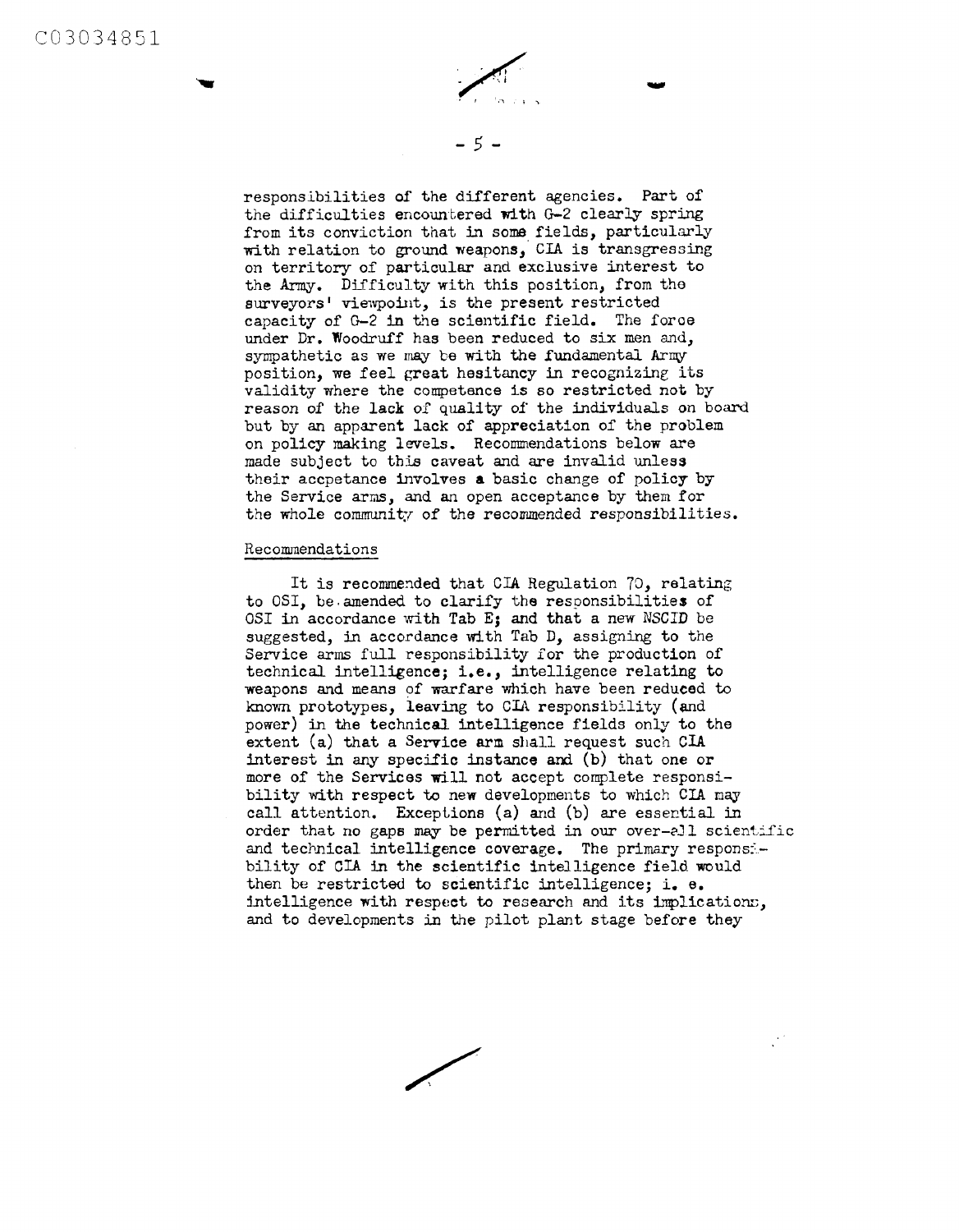**<sup>W</sup>**Y -6-

are reduced to known prototypes. It is our hope that an offer to the military along these lines will remove many of the sources of friction which **are** impeding our scientific intelligence production today and that, whether or not the military authorities accept this suggestion, its very presentation *may* evoke a more workable climate in the scientific intelligence community.

The proposed division of responsibility would follow the britist system, **8s** indicated in **Tab** A. It should also **be** pointed out that this division of responsibility **would** place upon the Armed Services primary responsibility for technological surprise; i.e., for an enemy using instruments of warfare of which **we** have no prior knowledge. (We are not stressing this point, because **we** believe collectors should be warned that it is quite possible for the intelligence comiunity to overemphasize the **problem** of **surprise.**  It would be quite natural for American intelligence officers today to beguided by a Pearl Harbor complex. Order of Battle intelligence **is** relatively unimportant in normal times and it is quite possible that our collectors are putting **bo** much attention today on movements of troops and materiel to the detriment of other more valuable information of long-term importance. ) The new Joint Technical Intelligence Subcommittee of the JCS may be the proper body to allocate authority within these general lines of division. It must be pointed out, however, that in **making a** national estimate, **we** are concerned with instrumentalities in being as well **as**  those in process and a free flow, without reservation or **exception,** of both **raw** intelligence **and** evaluated intelligence **from** the Services to CIA would **be** vital despite this division of responsibility, and should be specifically directed on both intelligence and operational levels in the **proposed new NSCID.** 

#### 2. The Failure in Collection Activities

One of the basic deficiencies in our scientific intelligence product stems from the abysmal gaps in our knowledge of the state of research in Soviet Russia.

 $\mathbb{Z}$ U

Ġ.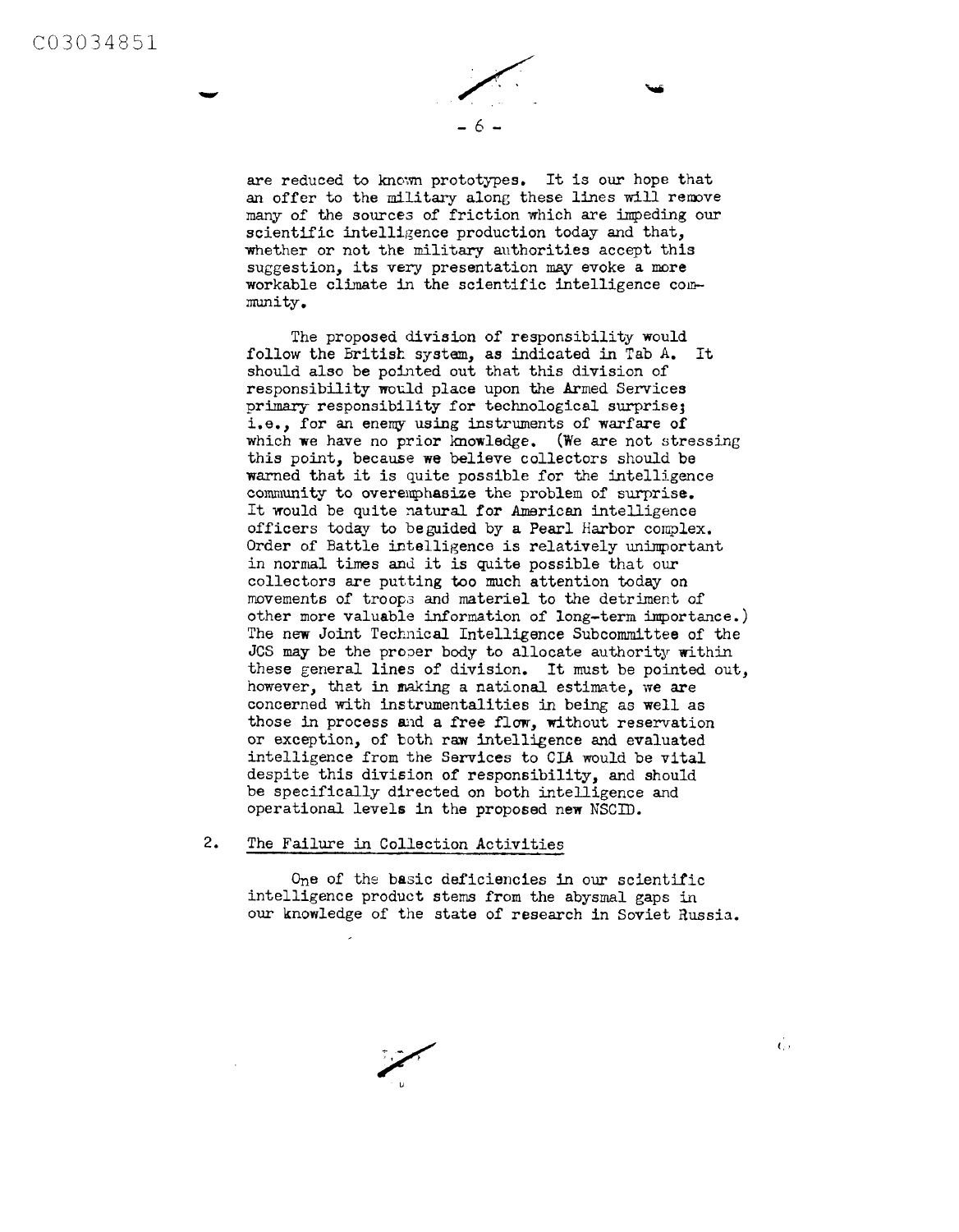

**-7-** 

This is partly because of the difficulties of penetration of research activities **in** *the* police state; is partly due to the progressive **weakness in** results in scientific intelligence in proportion as the analyst is removed fromthe collector; and, finally, *is* partly due to **our am failure** to **make** better **use** of raw material which *is* available to **ua. A summary** of **the** sources *of*  **value** to **OSI is** attached **as Tab F. This** problem **can**  best be understood **by** relating the discussion **and**  reconmendations to the particular sources of **raw** intelUgence which are **of** primary **value** to OSI:

#### a. Foreign documents.

Although **we have** *today* a substantial exploitation of foreign documents **and**  although the collection of **such** documents **should be** expedited **by** the proposed **NSCJD**  *makfng* **FDD** a service of common concern **(as**  recommended in 00 **Survey** Report), it is nevertheless **our opinion** after surveying **OS1** that **a very** fertile field of informstion **mith** respect to Soviet science **as**  disclosed in Soviet documents *is* today being neglected. **This** is due partly to manpower limitations but **more** largely to **a** failure to come to gripe *with* the problem. **'lhe** present procedure is for **FDD** to **make**  periodical abotracts which **are then** circulated *among* the intelligence officers **who** *may* call **for** full translations **of**  interesting documents. **The weakness in this** procedure lies **in** the fact that the abstracter **is** not **a** scientist **and** too frequently fails to see the significance *of* **a** point of scientific interest and unintentionally disgubes it in **his**  abstract. **A** better procedure **would** be for **FDD** not to abstract but to list *the*  table of contents of foreign scientific periodicals **and** confine abstracting **and translating** to specific **requests. An**  even surer procedure would be to exploit the foreign scientific documents entirely outside the intelligence community. **This** 

9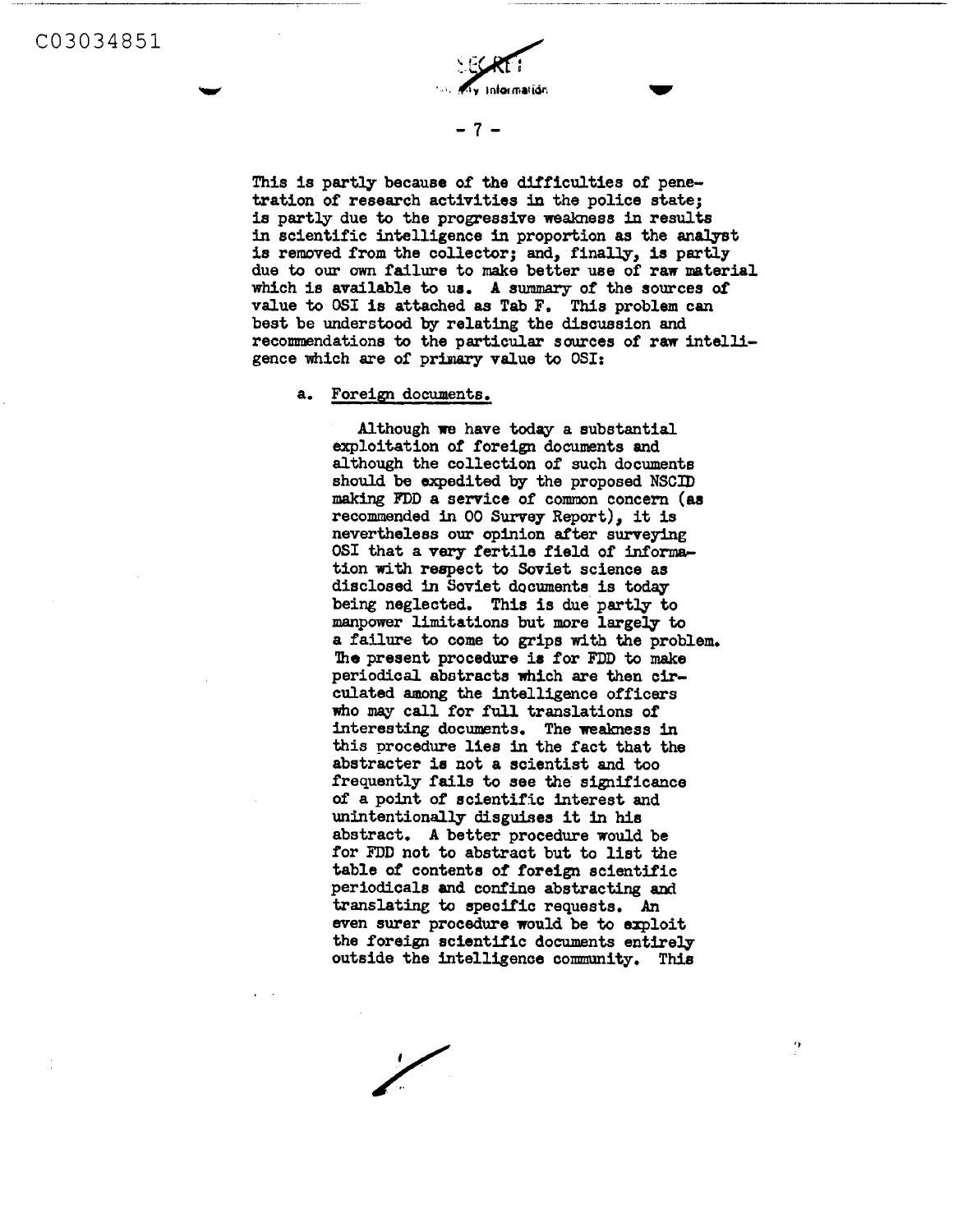**Carlonmonde** 

 $\hat{\mathcal{A}}$ 

 $\bar{\beta}$ 

**-8-** 

| problem is being studied                                                                   | 25X6 |
|--------------------------------------------------------------------------------------------|------|
| under an OSI sponsored pro-                                                                | 25X6 |
| ject and that is the essence of his                                                        |      |
| preliminary determination. Such procedure                                                  |      |
| has one great virtue; namely, it makes the                                                 |      |
| document available to American scientists                                                  |      |
| who are just as interested in the contents                                                 |      |
| as is the intelligence community. Today                                                    |      |
| the processing of the document in the                                                      |      |
| intelligence community results in its                                                      |      |
| classification and consequent unavail-                                                     |      |
| ability to American scientists generally.                                                  |      |
| There are scientific groups aware of the                                                   |      |
| Russian language located in great enough                                                   |      |
| numbers throughout the United States at                                                    |      |
| institutions of learning, foundations, and                                                 |      |
| corporations to reduce the burden of                                                       |      |
| abstracting and translating for any one                                                    |      |
| group to workable proportions. There are                                                   |      |
| also refugee personnel, frequently with                                                    |      |
| scientific knowledge, who could be overtly                                                 |      |
| used for abstracting and translating if                                                    |      |
| documents were not classified.<br>Therefore,<br>the proposed procedure would greatly speed |      |
| up the time in which the intelligence                                                      |      |
| becomes available to the producer at OSI                                                   |      |
| and would automatically bring to the aid                                                   |      |
| of the office untold analytical ability                                                    |      |
| (which is now unavailable) to appraise the                                                 |      |
| significance of such intelligence. In                                                      |      |
| view of the fact that the<br>studies                                                       |      |
| are not completed, no specific recommendation                                              | 25X6 |
| is made in this report beyond the caveat                                                   |      |
| that our present procedures are ineffective                                                |      |
| and that serious attention be given to the                                                 |      |
| problem as soon as the<br>study is                                                         | 25X6 |
| There will be involved the<br>completed.                                                   |      |
| working out of the mechanics for the deposit                                               |      |
| and withdrawal of documents, translations,                                                 |      |
| and microfilms thereof, and mechanics for                                                  |      |
|                                                                                            |      |
|                                                                                            |      |
| having professional organizations make better                                              |      |
| abstracts in fields where this is not now<br>In certain fields of scientific<br>done.      |      |
|                                                                                            |      |
| interest, there are available today profes-<br>sional abstracts of Russian documents which |      |

*V*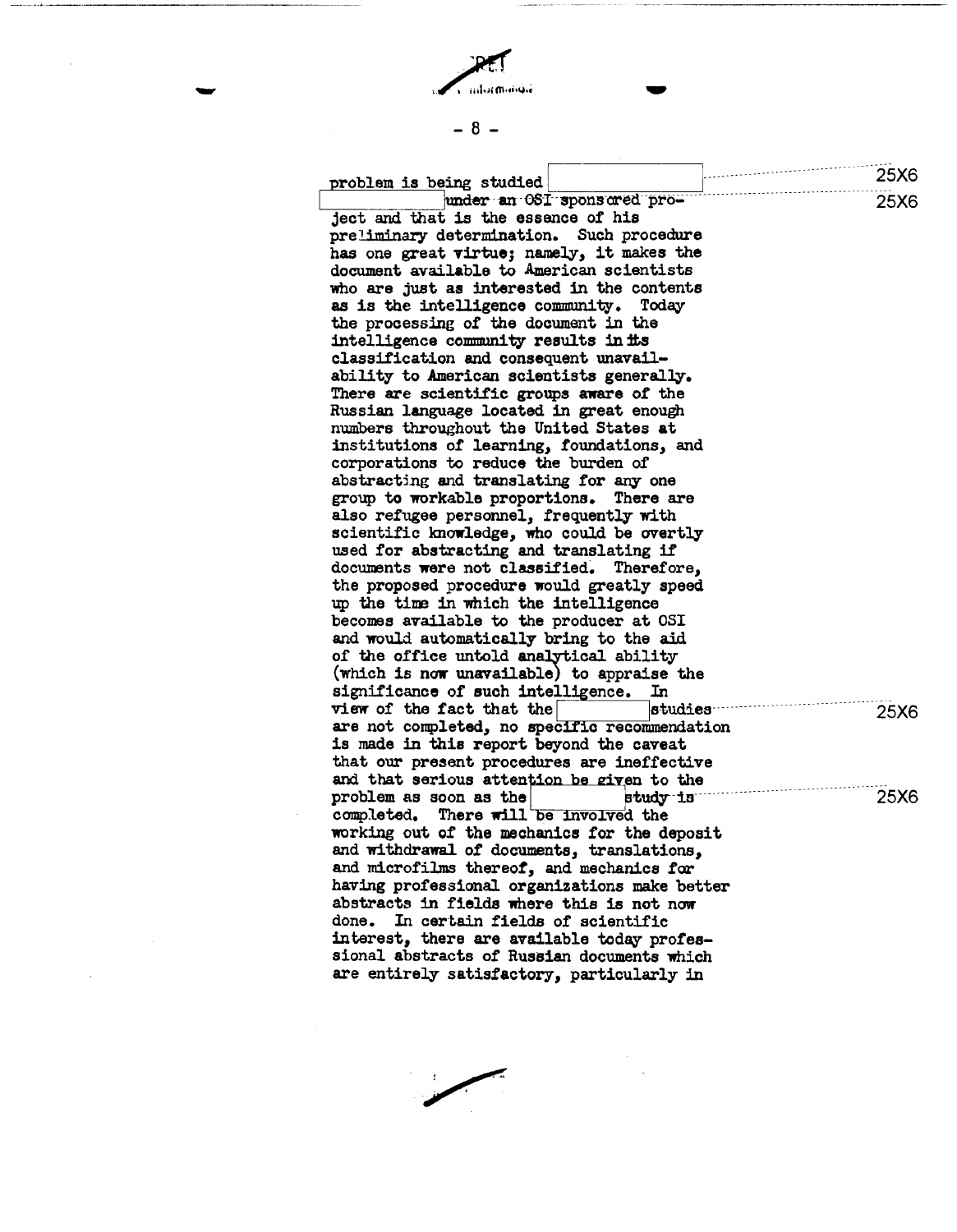$Ts$  #63309



*i/*  **<sup>c</sup>**.. ..

*-9-* 

chemistry. This **is** done **under** the auspices of the American Chemical Society. The abstracting in physics and biology **is also**  reasonably **good** and there **is an Index Medicus**  which indexes documents *in* the field of medicine. **Some** work is also being done at **UNESCO,** at the **Library of** *Congre6s~* and at ontsou, at the hiorary of congress, and at<br>
other centers. It is hoped that the<br>
<u>recommendations will</u> point the **way for the optimum use of this material.** 

## b. The Exploitation *of* Communications **Plain** Text

**OS1** meets **this** problem **by** having **a**  substantial beachhead at **AFSA** representing **OSIIa** entire offioe. There **is,** homer, **an**  AFSA rule that COMINT material cannot be used until it is translated and published. (The until it is translated and published. reason **for** this **is that all** interested parties *may* have the same chance at the material.) Much time could **be** saved **by** permitting language experts to work directly with the raw material to take out what **they** need. It is **<sup>a</sup>** simple matter to give such material the same security protection which **all COMINT receives and** an effort should be **made** to **abolish** the above rule. **An Ifall** or none" **basis,** such **as the USA rule** prescribes. **has** no substantive and an above r<br>the AFS<br>validit validity. ceives<br>the<br>ch as<br>ative<br>and a

It is **also** important that everyone in **OS1** be cleared for **CO16INT. Today** they **cannot**  be submitted for **clearance** until they have **first** been cleared **by** the **CU** Security Office. It should be possible **far** I&S **to** ascertain **OCI's** reqpirements and, **so far as** OS1 *is*  concerned, **develop** a *set of* **combined** require**ments** before the initial security clearance. This would save several weeks in clearing new OS1 personnel **for** active duty. (There **would** be **some few** exceptions, **but** these **are**  susceptible of administrative handling between **U/SI and** T&S.)



....  $25X6$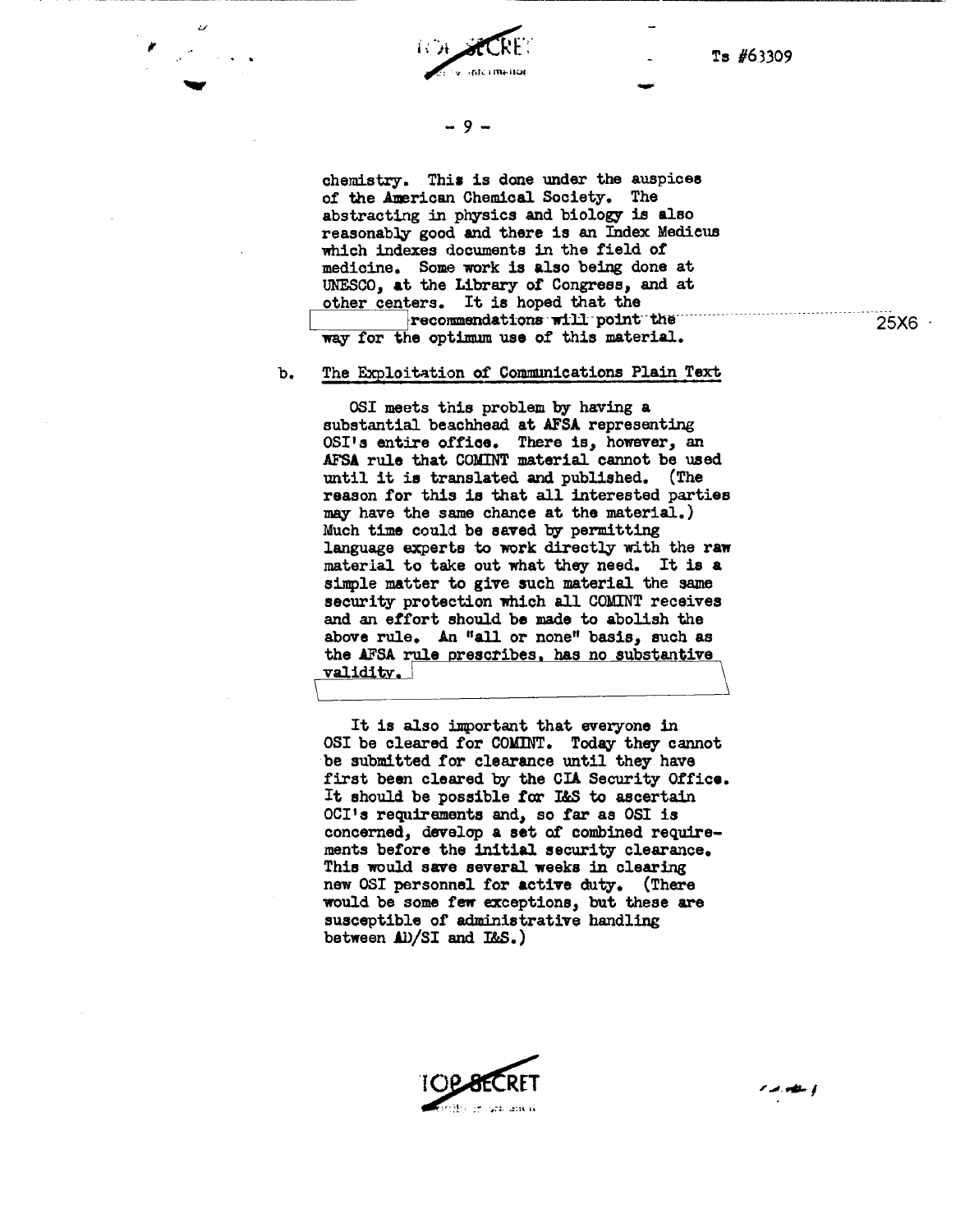

- **10** -

#### Recommendation

That *AFSA* be requested to **amend** its rule in denying **CGMINT** material to **OS1** until it **is** translated **and** published; **and** that **OCI**  give I&S its requirements for COMINT clearance; and that I&S be instructed to develop combined requirements applicable to all personnel **to** be cleared for **OS1 duty.** 

#### C. Covert Collection

The best covert collection from **the OS1**  point of view has been by 0S0 cooperation<br>with the  $\sqrt{\frac{m}{m}}$ with the **where** the analyst manager of the field collection. A summary *of* foreign collection activities is attached **as Tab** G. In other **areas,** hovrever, **OS1**  coordinates its requirements **with** other agencies **and** offices which *may* be interested. **The** requirement **then** goes to **TSS** at **OPC** which goes back *over* **the same ground and recoordinates.**  In **rephrasing** the requirement, non-scientific personnel are apt to **change** *the* slgnificance or the **emphasis.** Access of the **OS1** analyst directly with **the desk** officer **who** sends the requirement **out** would assure the requirement going to **the** collector **in** a more satisfactory **form** fron the **OS1** point **of view. Example 11** and the sequence of the sequence of the sequence of the sequence of the sequence of the sequence of the sequence of the sequence of the sequence of the sequence of the sequence of the sequence of the sequence **ha8** direct contact **with the** 

#### Recommendation

That **9D/I** work out with **DD/P a** procedure which **would** permit the closest possible contact (consistent with security) between **the OS1** analyst and **the** ultimate collector in the covert **field.** 

d. Overt Interrogation .

**One of** the most **important** sources **of**  scientific intelligence to **date** has been **the** 

have particular information concerning **Soviet**  activities. This collection **has** been **so** 

Has been done, by DD $/I$ , since this study was made.

-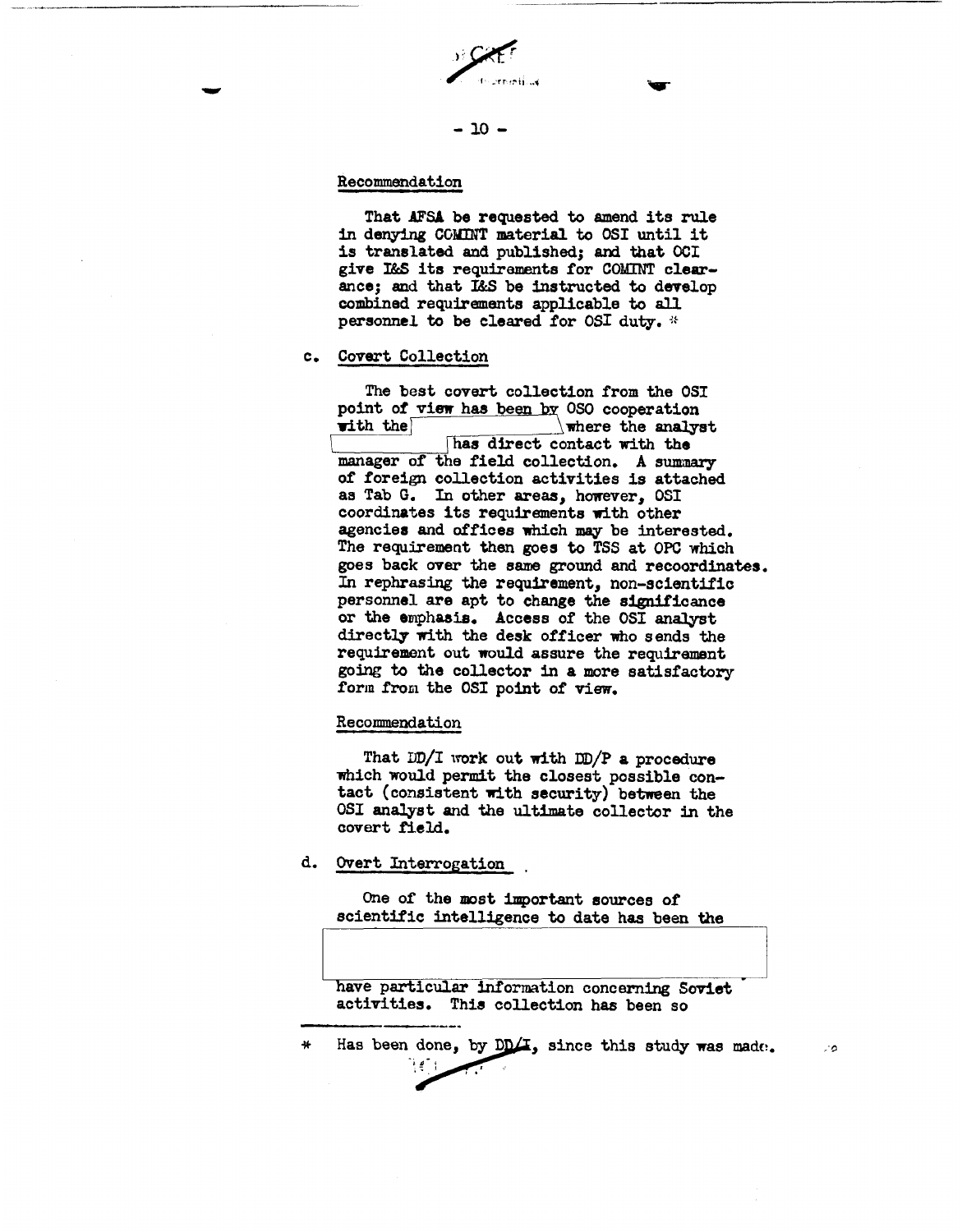

### $-11 -$

| improved with the OSI                   |                                                | 25X6 |
|-----------------------------------------|------------------------------------------------|------|
|                                         | and with the set-up of a scientific liaison    |      |
| $branch$ at $ $                         | $-60$ . that proper                            | 25X6 |
|                                         | exploitation of these sources depends today    |      |
|                                         | almost exclusively upon the amount of effort   |      |
|                                         | devoted to it. With respect to other overt     |      |
|                                         | sources, principally the accumulated knowledge |      |
|                                         | of American scientists, the office has a full  |      |
| and adequate program of consultants and |                                                |      |
|                                         | research projects which should not be expanded |      |
|                                         | until they can be appraised on their present   |      |
| levels.                                 |                                                |      |
|                                         |                                                |      |

## Recommendation

#### No recommendation.

#### Technical Collection  $e_{\bullet}$

The use of instruments of science to collect scientific intelligence is particularly fruitful in the electronics and atomic energy fields.  $25x6$ Liaison for intelligence purposes between OSI and is now satisfactory. The effectiveness 25X6 of the collection is not satisfactory. The Air Force did not accept OSI's program (later surprisingly confirmed by a top Brookhaven report) as to the analysis to be made by A-2 of the  $\cdots$ It is clear 25X6 from the independent, unsponsored Brookhaven report that, had the analysis been made as recommended, we could have learned much that we do not know about the Soviet atomic energy development. 25X6

#### Recommendation

You cannot improve this type of failure except by the education which the failure provides. No specific recommendation.



 $\boldsymbol{\eta}$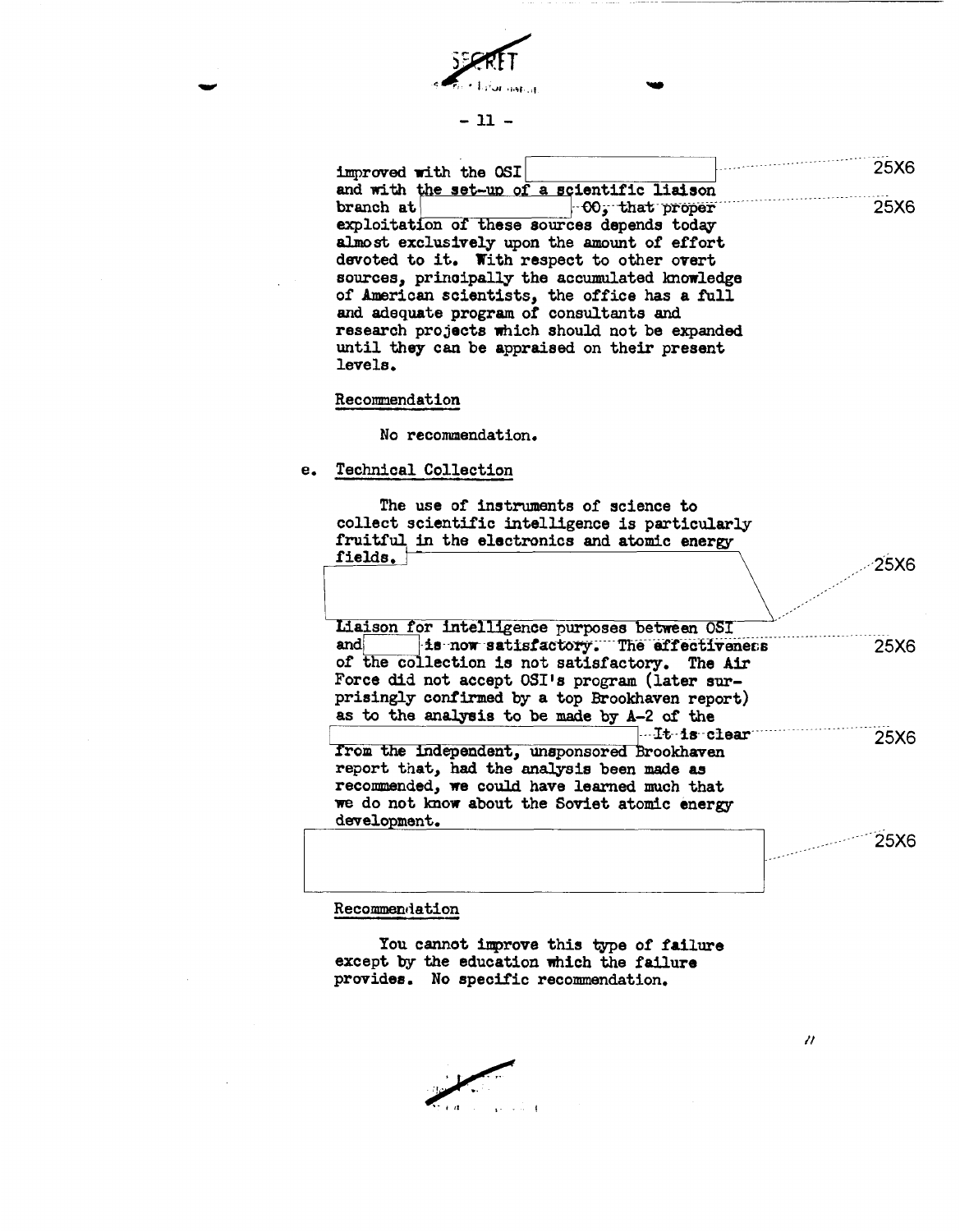

**WAS TRET**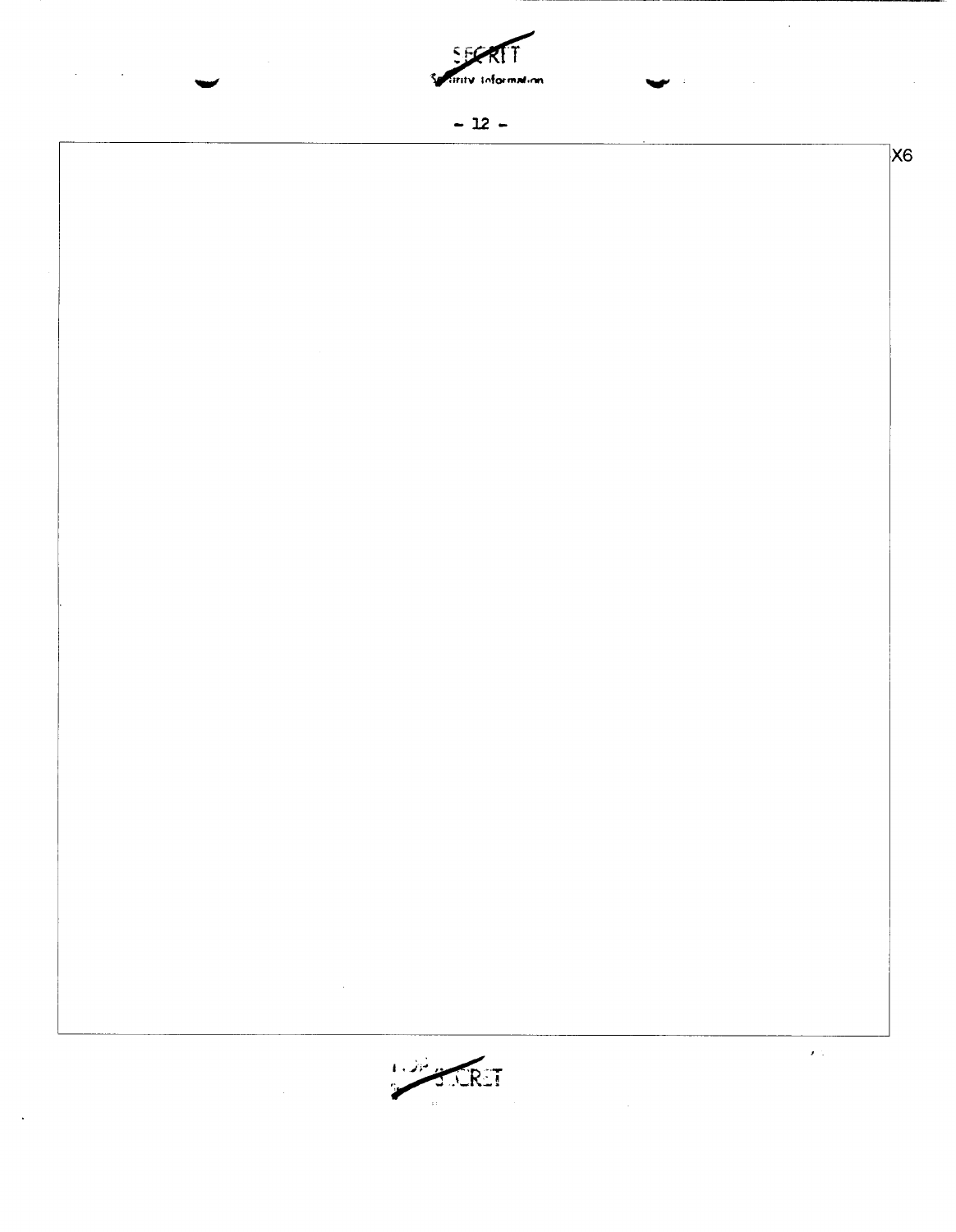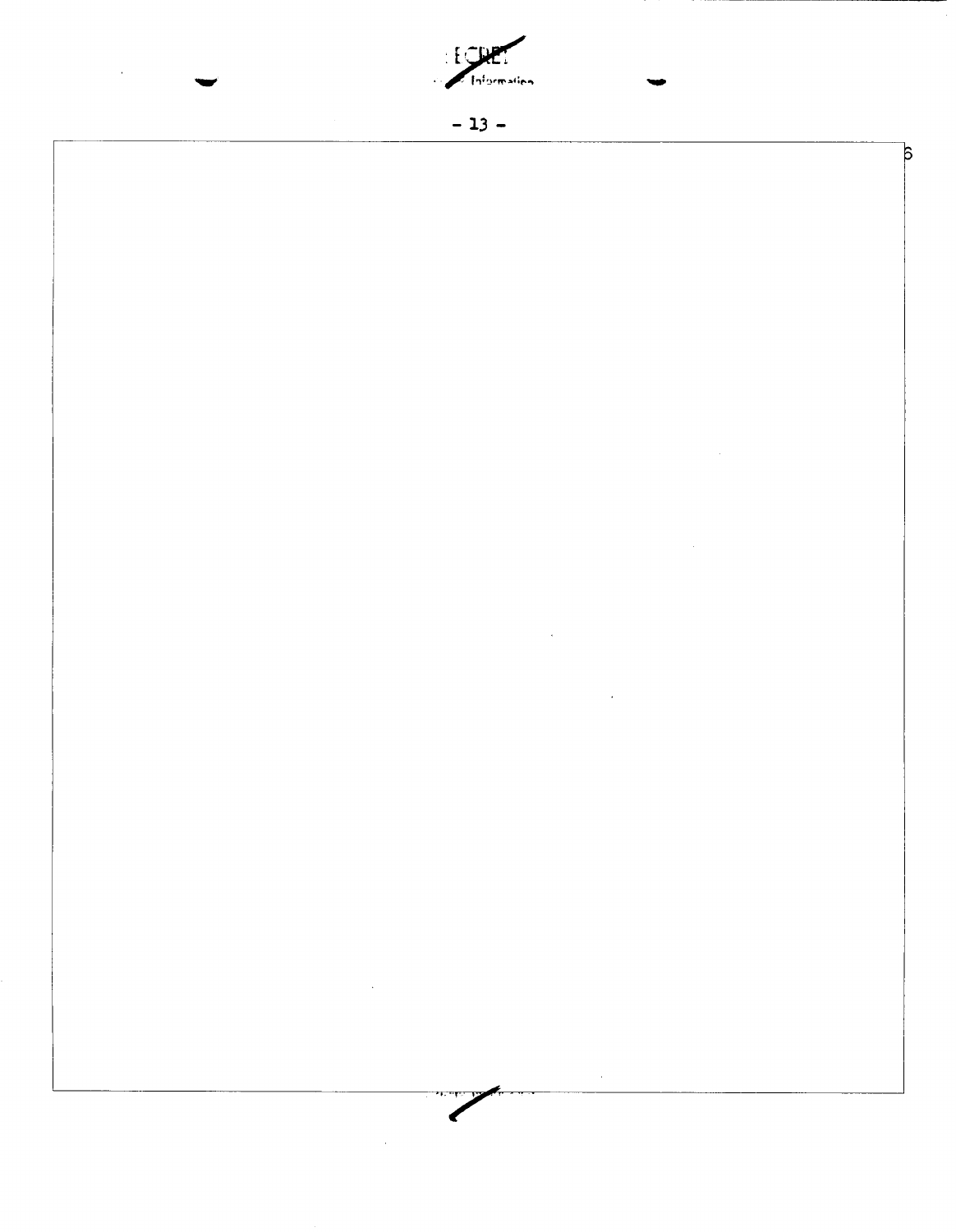**WE WARDED THE WARDED WAS ARRESTED FOR THE WARDED WARDED WAS ARRESTED FOR THE WARDED WARDED WAS ARRESTED FOR THE WARDED WARDED WAS ARRESTED FOR THE WARDED WARDED WAS ARRESTED FOR THE WARD TO THE WARD TO THE WARD TO THE WAR** 

- 과 -

A still further recommendation depends upon **the future** decisions **with.** respect to setting up a worldwide independent communications syatem **for CIA.** It is understood that **such** a program **is now** under consideration in our Commo Division. If accepted, **we** believe it **would**  then **be** desirable **for OS1** to *make*  independent observations at such communications centers **a8** may be established.

#### **(2)** Advancer Project

**This** project gives OS1 serious concern, not primarily because of **its** initial object of assisting *the* **Voice of** America but because **the** very **jamming** facilities which *are* interfering **uith VOA** could, **in**  the event *of* **war, Jam and destroy**  our entire global communications system. **OS1** considers it **very**  important that we set up direction **finders and learn all** there is to **know** about this **Japnning** activity.

#### Recommendation

It **is** recommended that DD/I **undertake** to break **the** log **jam** on **the** Advancer Project **and** that proceeding **with** this project under uhatever auspices be made **a** matter of highest priority for DD/I.

#### **11.**

#### **OTHER PROBLEMS**

**The** following problems are secondary in the sense that **their**  solution **is** substantially **within** the capabilities of this *Agency.* 

#### 1. Operations Intelligence

**OS1 deals** primarily **with** the intelligence **groups in the** other **IAC** agencies. Frequently the greatest competence **is** not **in** the intelligence **officers** but **in** 

 $\ell_{\star}$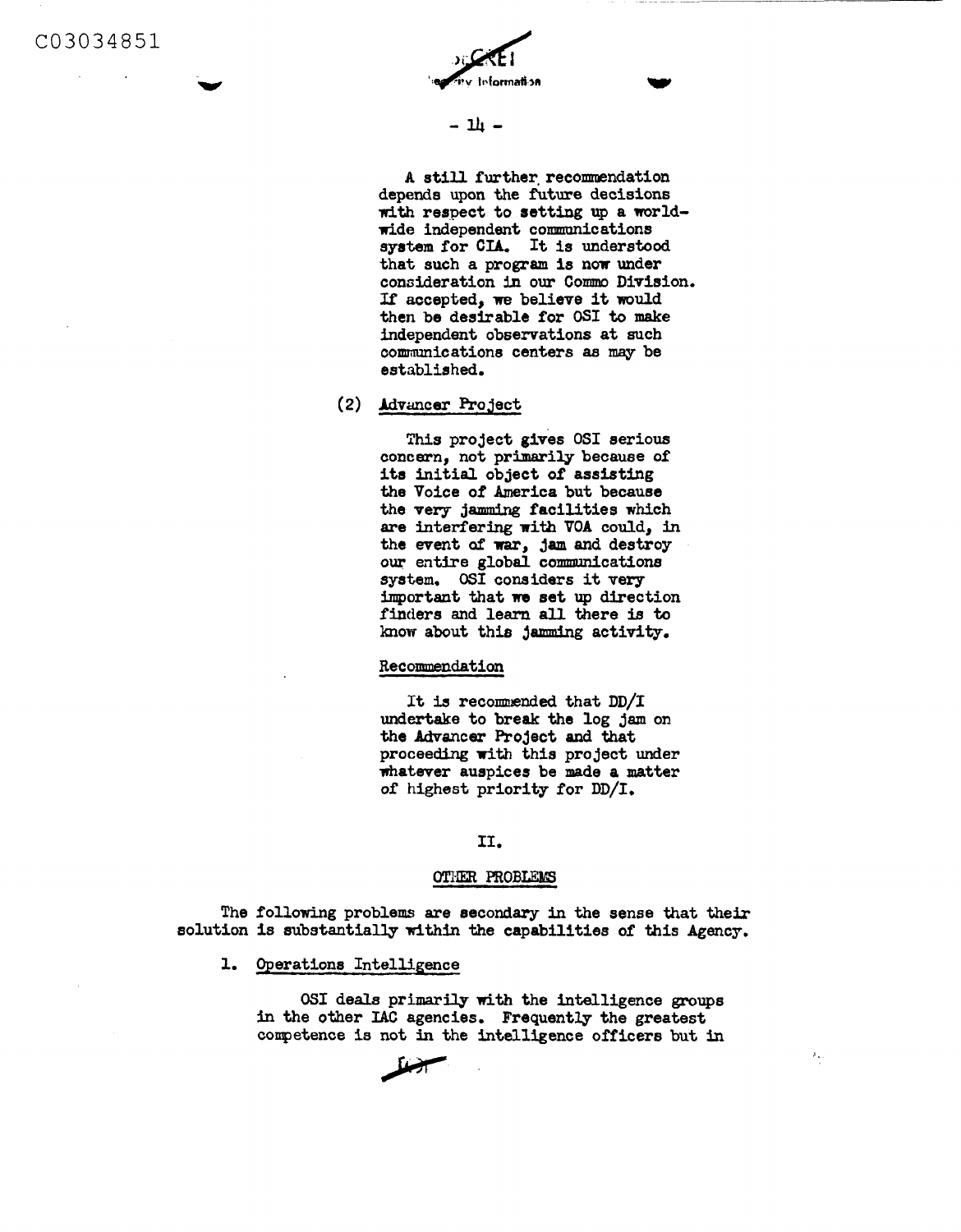

- 15 -

operations officqs **or** in the technical. services. **some** branches of **031,** effective liaisons have been established on **this** bssia **where the** operations officers have readily reciprocated **for briefings and** other servicee rendered to them **by OSI. We** *have* **found,** however, that intelligence collected **within** the Agency, **by** OSO, for exangle, is frequently given to the operations division of the Services on exclusive terms **so** that the Service **is** not permitted to **give** that intelligence back to **OSI.**  Proper liaison with such operations group is then impeded. It **is also** sometimes **true** that intelligence **of** interest to operational divisions comes to OSI on a "CIA Only" basis because **of** its sensitive source. **This results** in **a** holding out *of* 3nformation **from** the Services which **is**  undesirable and not conducive to a free two-way exchange. In .

#### Recommendation

That DD/I establish mechanics for sanitizing COMINT scientific intelligence which **would be** of interestto operating **divisions** of the Services **and work** out **with**  DD/P mechanics so that scientific operating intelligence **by OS0** to the **Services** is available to *0%* 

#### **2.** Optimum **Use** *of* Consultants

We are frequently **using** consultants inefficiently. The **case has** actuallyarlsen *of* **one** consultant **working**  for three offices of **CIA,** such **as OPC, OS1 and NO,**  knowing that what he was doing for one would help the other but reticent, for security reasons, to **disolose his** mission and the howledge derived from it on **an all-ggency basis.**  It *would* help **if** mechanics **were**  established **by** which **fully** cleared officers of each division could **assess** such **a** problem.

Recommendation

See 4. below.

#### **3.** Optimum Exploitation of Contacts with Other Agencies

There are many cases in which the best access to another **UC** agency with **which OS1 must** cmsult **is througk**  a m **in a CIA** office other **than OSI. For example, the**  best **and** freest access to *Camp* Detrick, the **Anrgrls biological** research center, **is** available to **a** man in the

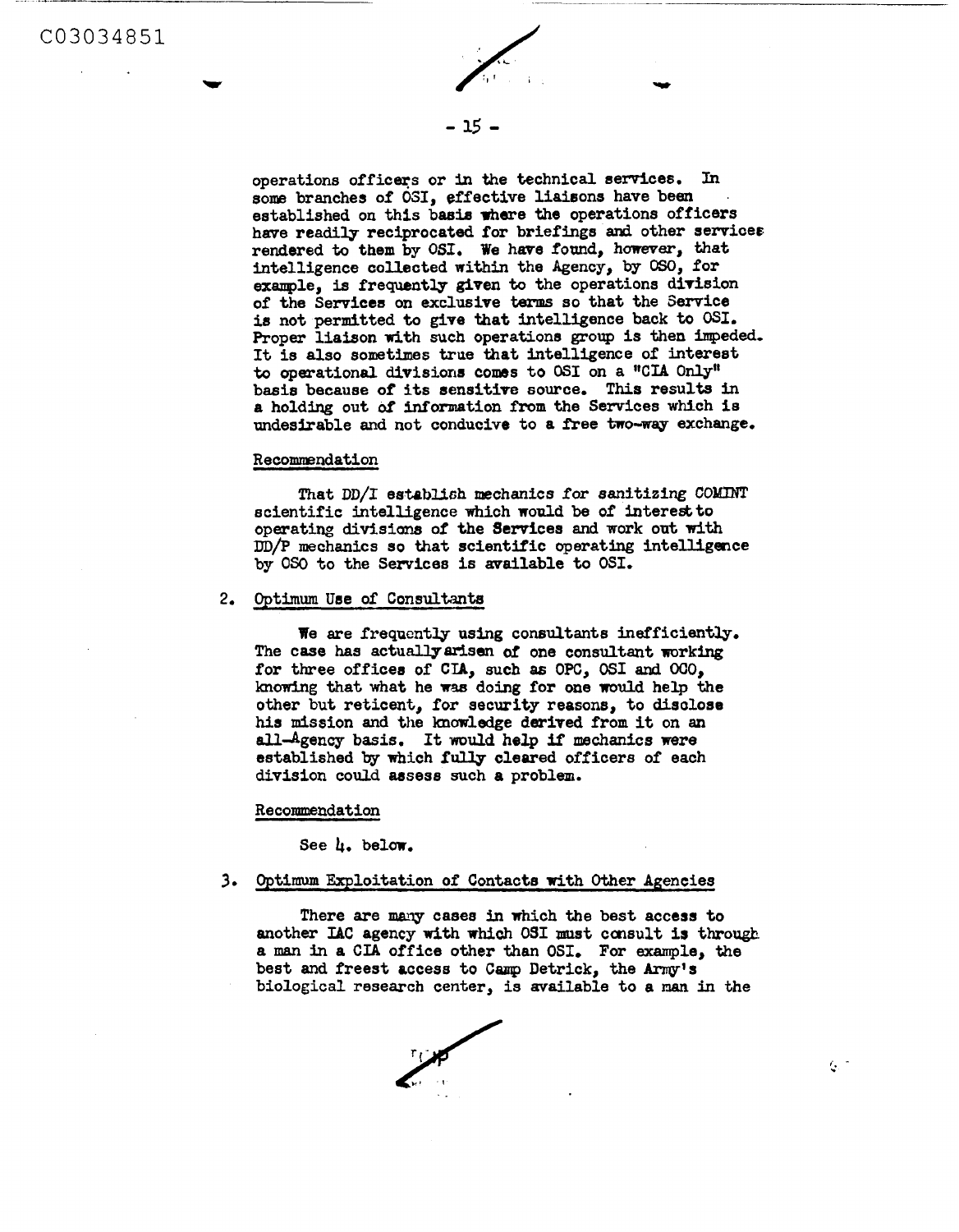

**TSS** Division under **DD/P.**  The needs of the Biological Division of **OS1** in **liaison** wlth *Camp* Detrick could better be served **by** this man providing the proper introduction **and** taking the **OS1** representative with him, than **by**  successive visits to Detrick **from** different parts of the Agency.

#### Recommendation

See 4. below.

#### 4. Intra-CIA Liaison

Generally speaking, **OS1 has** excellent **working**  relations with other offices within **CIA.**  It is clear, however, that therz is much duplication **and loss** *of*  time and, in **some** cases, dormright confusion **arising**  out of **the** working level contacts by which these relationships have been achieved. It is recognized that this is not entirely **a** bad thing because crossfertilization **within** the intelligence community haa definite advantages. It is nevertheless thought that **some** attempt better to coordinate cross-contacts **in** the scientific field **should** be undertaken. It *is*  wasteful, **for** example, for TSS to staff itself to perform functions where **OS1** *already* haa **the** competence, and vice versa.

#### Recommendation

It is recommended that under the chairmanship of the head of the Support Division of OSI, an intra-agency liaison committee, consisting of one representative of OPC, OSO, TSS, Communications, the communications branch of of ORR, and the scientific branch of **25X6** of **ORR, and** the scientific branch o 00, be created on a six-months' basis to explore the possibility of greater coordination among their several offices. This committee could work out mechanics for making optimum use of consultants referred to in 2. above and for exploring the most useful contacts with non-CIA agencies  $(3.$  above).

## *5.* Delays **in** Beceiving Raw Material **<sup>t</sup>**

In the course of **this** *survey,* the point was **made** in several divisions and branches that what seemed **like**  unconscionable delays **were** normal in the transmission *of*  raw intelligence from the collector to the analyst. In a **few** checked cases, it appeared that there was **an** avaragt



...~..

Ъ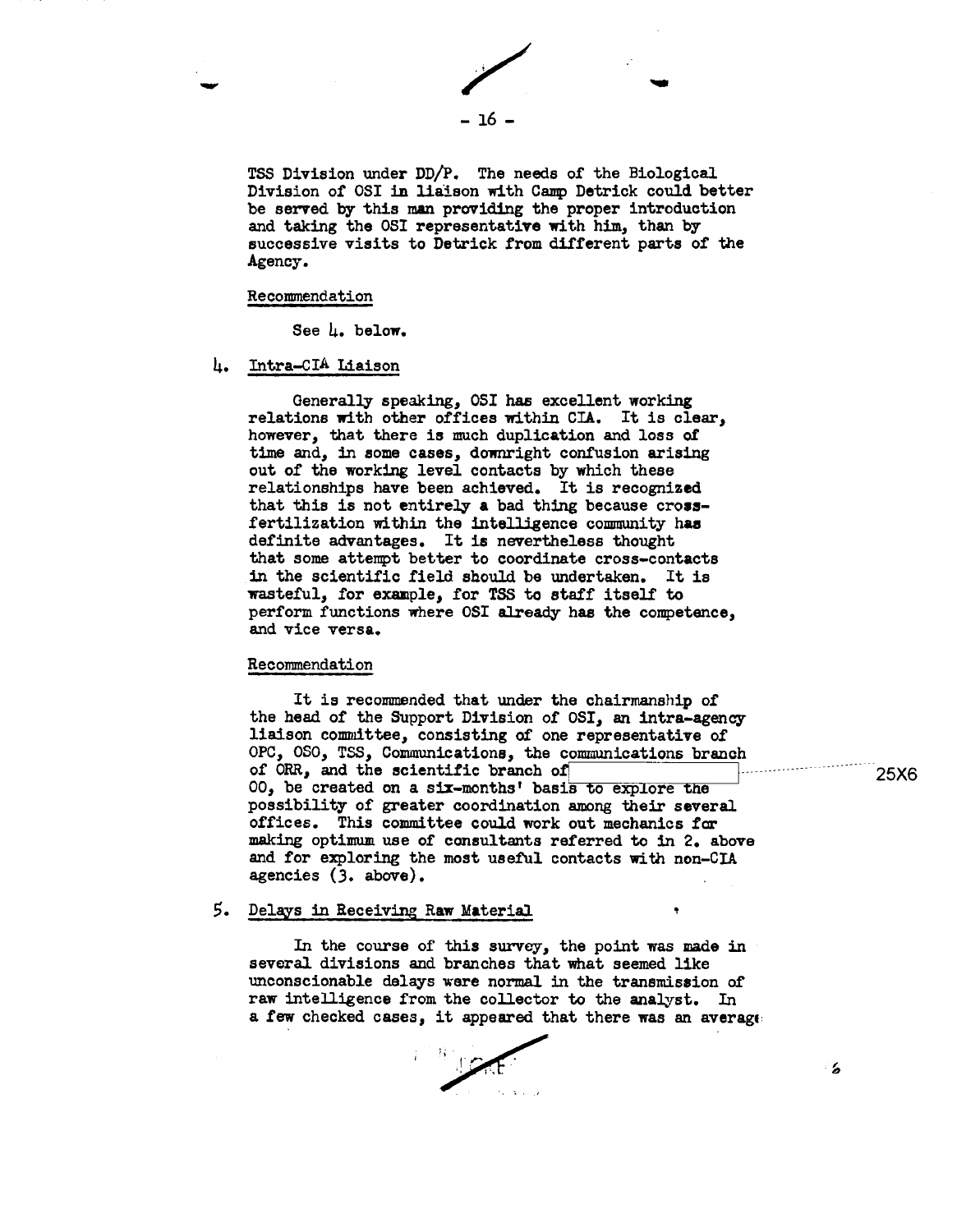

delay of from 12-15 days between the receipt of the raw material at **OCD and** its delivery on the desk of the **OS1**  analyst and that even longer **periods** elapsed between the receipt **of** the material **in** the collection office and its delivery to OCD.

#### Recommendation

'As it is known that  $DD/I$  is well aware of this problem and **working** on it, it **was** not more thoroughly explored **and** no recommendation **is** offered beyond **that**  DD/I consider, with respect **to** information transmitted

inaugurating a weekly telecon over the .. circuit. 25x6

1

#### 6. Delay **In** Requirements Reports

It **was** somethhg *af* **a shock,** after finding in **the**  collection offices a **demand for** more specific requirements, to hear in **OS1** complaints **of** specific reaujrements which were ignored for months, particularly in As this situation has already been corrected at our request **so that** hereafter regular reports **will** be made that **the**  information is or is not still being sought and is or is not within the capacity *of the* collector, no recommendation need be **made** here. 25x6

#### 7. Medical Intelligence

Our Nedical Intelligence **Division, like so many other**  of **our** producing **areas, is working** pretty much **in** a **vacuum so far as** reliable raw **intelligence is** concerned. It **is**  quite possible that closer cooperation with **the** CUL Medical Staff would result in raw intelligence from our medical support units abroad.

#### Recommendation

That **DD/I** investigate the possibility suggested above **and** initiate **such** action **as** he *may* **deem** desirable.

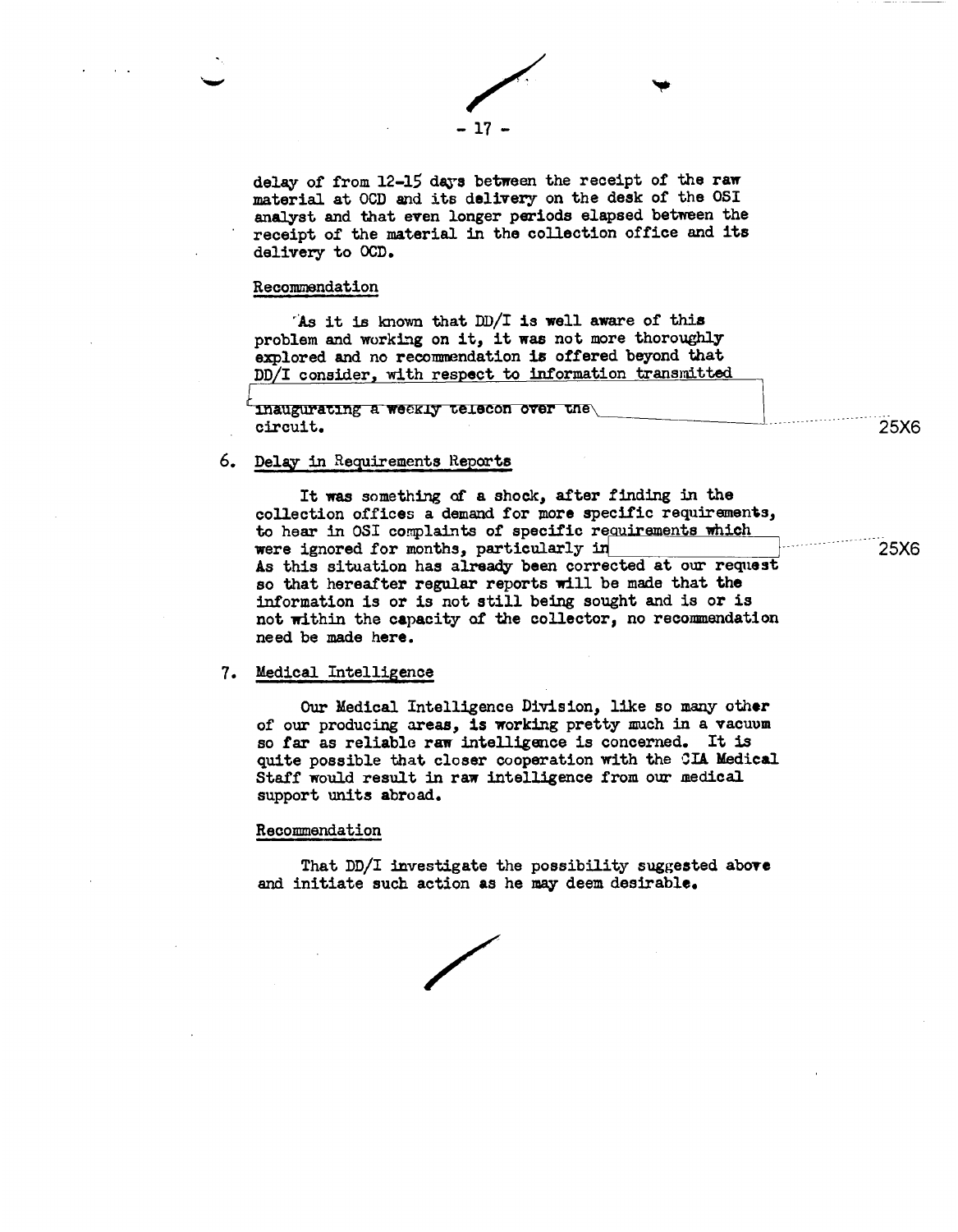**Y'** 



- 18 -

#### **111.**

#### **SPECIAL STRENGTHS QF 061**

There are many things to commend with respect to the organization, personnel, and operations at OSI, and the emphasis in this survey on problems should not cause them to be overlooked. The purpose of this survey, however, was to be constructively helpful on problems, not to be laudatory. Special mention should be made, nevertheless, of **tba**  thoughtfulness and care given throughout the division to the evaluations provided for collectors of raw material. Nothing can assist a collector more than a careful, thoughtful and complete evaluation of his material. The standards set for **this** practice **In OS1** are distdnguished, **and oon**formed to in all divisions. It should be stated that Dr. Chadwell, Assistant Director, and his Deputy, are completely conversant with their task, well aware of the deficiencies which exist in their process of the purpose of the purpose of the purpose of the purpose of the thoughtfulness and care given throughout the division to the evaluation be laudatory. Special mention should be made, nevertheless, of the thoughtf division, and thoughtfully interested in improving the contributions of their division to the intelligence community. They are staffed with

|                      | and have built particularly strong |  |
|----------------------|------------------------------------|--|
| divisions in Weapons | Physics and Electronics            |  |
| under                | and Nuclear Energy                 |  |
|                      |                                    |  |

A point was **made** in **ow snrvey** of ascertaining whether **OS1 was**  keeping fully abreast of American science and technological developrents because one guide to what **an** enemlg *may* do *is* what **we** *are* doing. We found that **all the** divisions are **aware of** the **importance** of **such**  activity, and most of them stated that they are giving as much time as possible to checking American developments through the Research and Development Board, consultants, operational branches of **the Services,**  and other valuable sources.

Before closing this report, we wish to offer two recommendations relating to personnel:

- **1,** To prevent important **personnel from** *dying* professionally, it **is** recornended **that as a policy we** attempt to send *our*  scientists at least once annually to *a* professional meeti *g*  in their respective **fields.**
- **2.** That the **needs** of **the** office for personnel **at** the level6 of chief of **division,** deputy chief *of* division, and heads of branches be circulated periodically *among* our approved consultants **who** *may* be of assiatance **in** obtaining scienti'ically competent intelligence officers.

**Consultant** 

Stuart Hedden Inspector General

,..'25X6

 $\prime$   $\Gamma'$